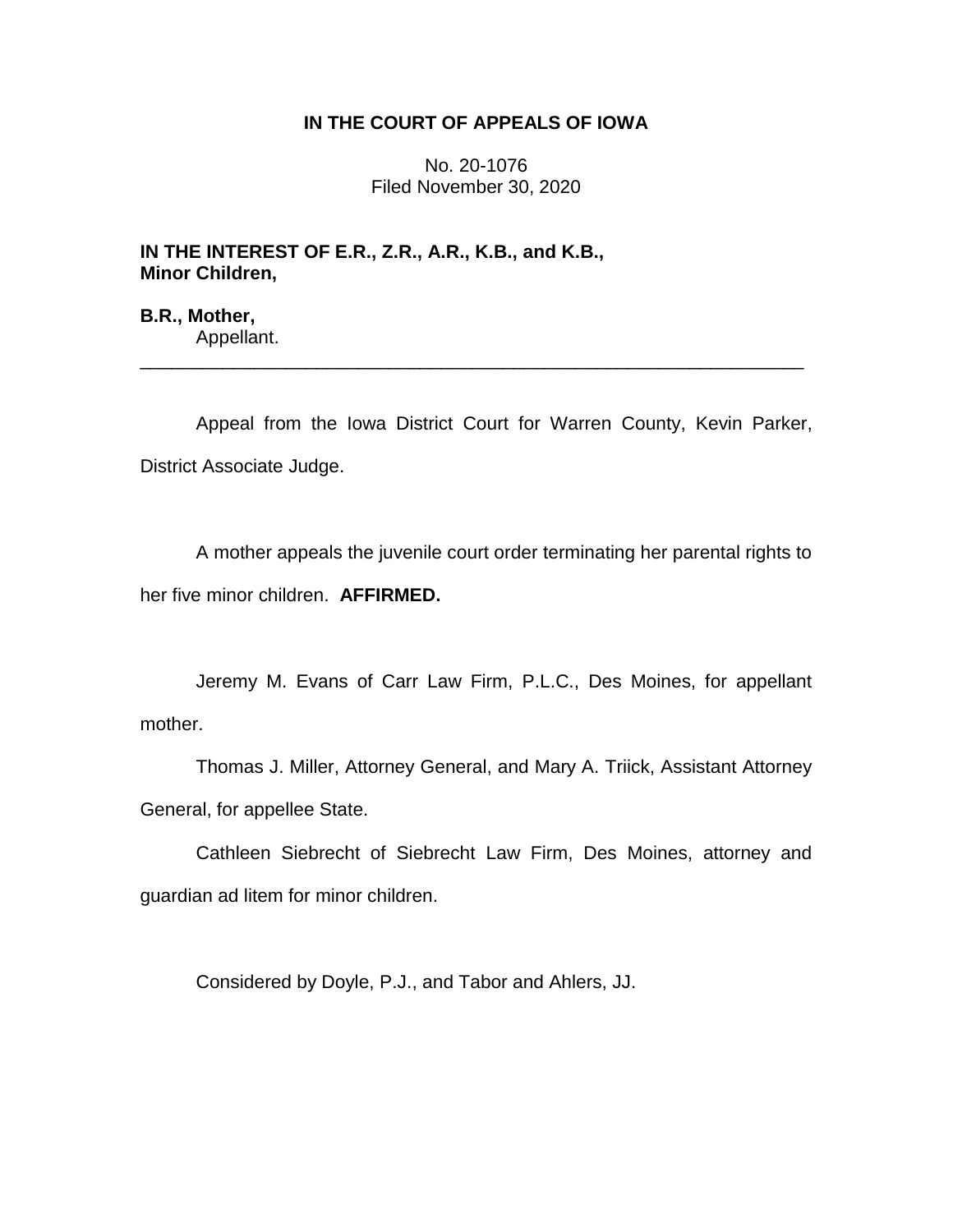### **AHLERS, Judge.**

The mother appeals the juvenile court order terminating her parental rights to her five minor children, E.R., Z.R., A.R., K.B., and K.B.<sup>1</sup> On appeal, the mother challenges the statutory grounds for termination and argues termination is not in the children's best interest.

## **I. Background**

 $\overline{a}$ 

The mother and the four oldest children first came to the attention of the Iowa Department of Human Services (DHS) in June 2018, after the DHS received information that the mother allowed Zachary, the father of the two youngest children and a registered sex offender, to supervise the children.<sup>2</sup> The DHS learned the mother and Zachary were involved in a domestic violence episode in June during which Zachary burned the mother's face with a lit cigarette. That episode resulted in a no-contact order between the two. In spite of the order, the mother repeatedly contacted Zachary and allowed him to supervise the children throughout that summer. The four children were removed from the mother's care in late August.

The youngest of the five children involved in this case was born in May 2019. The DHS was unaware of the child's birth until July because the mother had hidden the fact she was pregnant. The DHS also learned that Zachary was the father and the mother had been having an ongoing relationship with Zachary despite her insistence earlier that she stopped having a relationship with him

 $1$  The juvenile court also terminated the parental rights of both the father of the three oldest children and the father of the two youngest children in the same proceeding. Neither appeals.

 $2$  The youngest child, K.B., was not yet born at this time.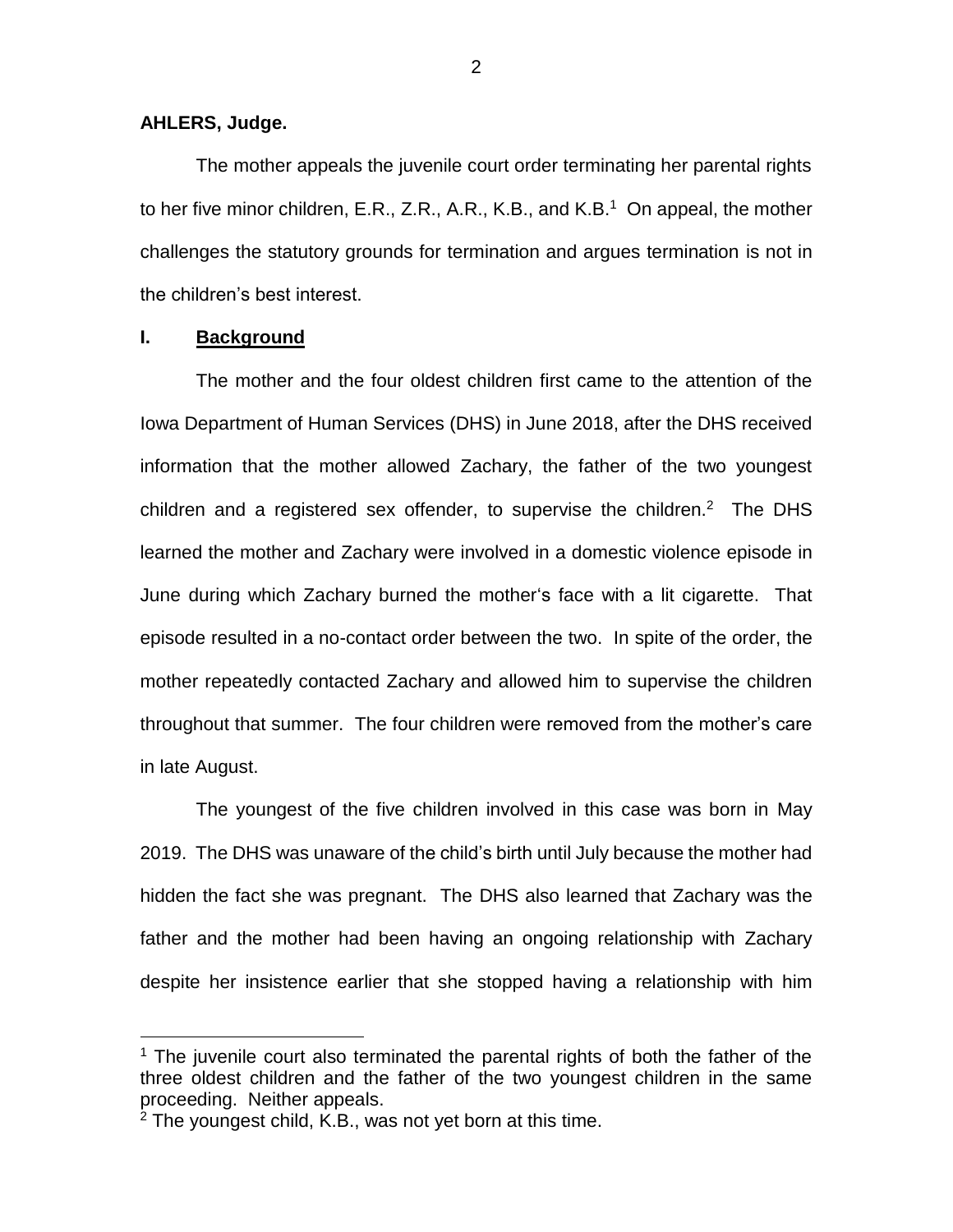following the entry of the no-contact order. The DHS initially allowed the newborn to stay with the mother. While that child was in the mother's care, two more domestic violence attacks occurred in August. In the first, Zachary assaulted the mother and injured her right eye, resulting in assault charges being filed against him. The mother then reportedly left the child with Zachary. The second incident happened two days later when the mother returned to the home and was again assaulted by Zachary, leading to his arrest. The younger K.B. was then removed from the mother's care.

The State filed the petition to terminate the mother's parental rights in December 2019. Following hearings on January 7 and February 7, 2020, the juvenile court terminated the mother's parental rights to all five children. The mother appeals. She argues the children could have been returned to her care at the time of the termination hearing and termination is not in the children's best interest.

#### **II. Standard of Review**

We review termination proceedings de novo. *In re Z.P.*, 948 N.W.2d 518, 522 (Iowa 2020) (per curiam). "We are not bound by the juvenile court's findings of fact, but we do give them weight, especially in assessing the credibility of witnesses." *Id.* at 522–23 (quoting *In re A.M.*, 843 N.W.2d 100, 110 (Iowa 2014)).

#### **III. Statutory Grounds**

The juvenile court terminated the mother's parental rights to the three oldest children, E.R., Z.R., and A.R., under Iowa Code section 232.116(1)(f) and the two youngest children, K.B. and K.B., under Iowa Code section 232.116(1)(h). On appeal, the mother does not dispute the first three elements of either paragraph.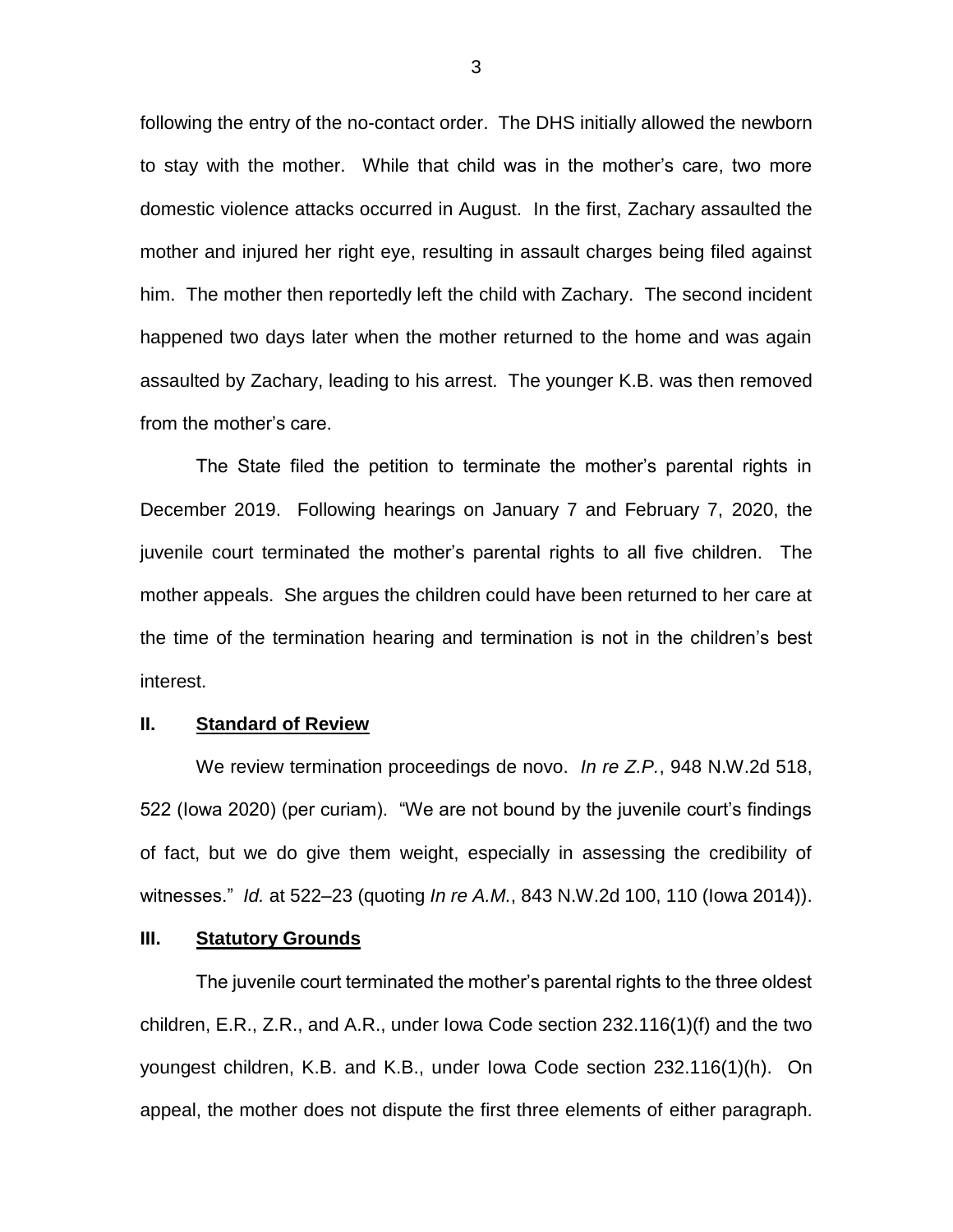She only argues the State has not met its burden under the fourth element to show that the children could not be returned to her custody at the time of the termination hearing by clear and convincing evidence. *See* Iowa Code § 232.116(1)(f)(4), (h)(4); *see In re D.W.*, 791 N.W.2d 703, 707 (Iowa 2010) (interpreting the statutory language "at the present time" to mean "at the time of the termination hearing").

On our review, we agree with the juvenile court and find clear and convincing evidence supports the determination the children could not be returned to the mother's care at the time of the termination hearing. The mother was asked to address a number of concerns regarding housing stability, mental health, and her relationship with Zachary early in the proceedings. Unfortunately, those concerns remained largely unresolved at the time of the termination hearing.

Over the year and a half since the oldest four children were removed, the mother struggled to maintain housing and consistent employment. At various times during that period, she has been homeless, stayed with friends, or stayed with Zachary in violation of the no-contact order. The mother explained at the termination hearing that her difficulties with getting housing stemmed from an eviction years before but insisted she did not have financial difficulties caring for the children. The mother admitted, however, that the DHS repeatedly urged her to find housing and offered resources for her to do so, but she had not obtained housing at the time of the termination hearing. $3$  Furthermore, she had told DHS she had secured housing during the case when in fact she had not.

 $\overline{a}$ 

4

 $3$  The mother testified she had made arrangements for housing to begin two days after the termination hearing.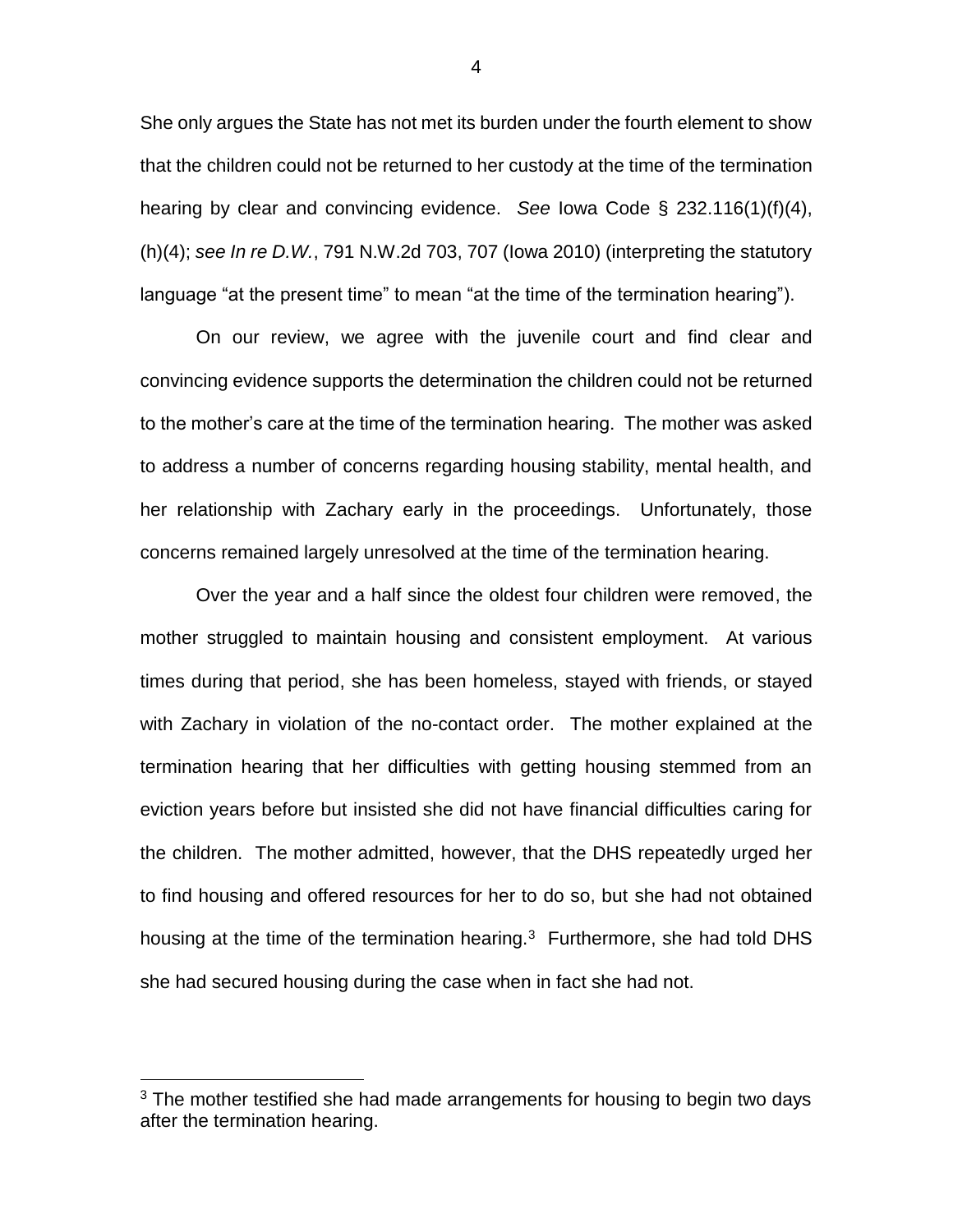The mother has further failed to make serious efforts to address her mentalhealth concerns. The mother has been diagnosed with severe depression and anxiety. She was expected to engage in therapy as part of the DHS recommendations to work towards reunification. In spite of being informed she would need to adequately address her mental-health issues before the children could be returned, her participation in therapy was sporadic, and she had only begun to attend therapy consistently again in the weeks before the termination hearing. These recent efforts, especially in light of the mother's prior inability to address her mental-health issues over the first years of this case, are not persuasive. *See In re C.B.*, 611 N.W.2d 489, 495 (Iowa 2000) ("A parent cannot wait until the eve of termination, after the statutory time periods for reunification have expired, to begin to express an interest in parenting.").

Finally, and most troublingly, the mother has not appropriately addressed the domestic violence issues between her and Zachary that led to the oldest four children being removed in 2018 and the youngest child being removed in 2019. Her behavior over the course of the proceedings suggests she still struggles to place her and the children's needs above her relationship with Zachary. While the mother insisted at the termination hearing she had finally learned how to separate herself from Zachary and made other recent efforts to separate herself from him, these late efforts do not overcome the history of domestic violence between them. Additionally, the records shows that, after Zachary was incarcerated following the two assaults on the mother in August 2019, the mother called Zachary over one hundred times in the span of a month. She also sent him money during this time. At the same time, the children relied on clothing donations from shelters.

5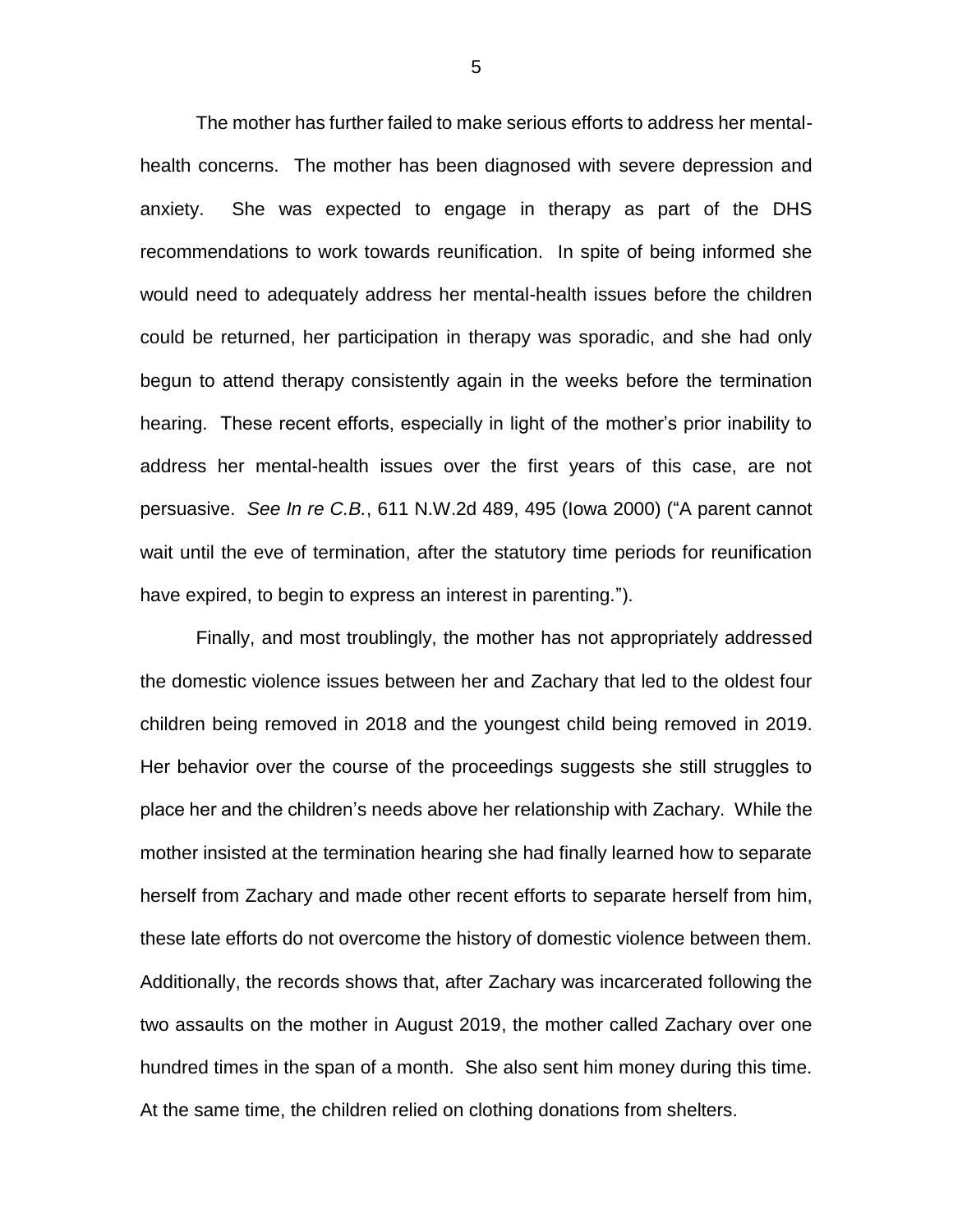Taken together, this evidence leads us to conclude clear and convincing evidence supports the conclusion that the children could not be returned to the mother's custody at the time of the termination hearing. Therefore, the State met its burden of establishing the statutory elements for termination under Iowa Code section 232.116(1)(f)(4) for the three oldest children and section 232.116(1)(h)(4) for the two youngest children.

### **IV. Best Interest**

Having determined the statutory grounds for termination are met, the next step of the inquiry is to determine whether termination is in the children's best interest. *See Z.P.*, 948 N.W.2d at 525; Iowa Code § 232.116(2). In this inquiry, we "give primary consideration to the child's safety, to the best placement for furthering the long-term nurturing and growth of the child, and to the physical, mental, and emotional condition and needs of the child." Iowa Code § 232.116(2).

Throughout these proceedings, the three oldest children have moved around multiple times between relative care, shelters, group homes, and foster care. All three children have developed behavioral issues, including engaging in attention-seeking behavior and aggression with other children at school. The two youngest children were removed when they were four and three months old, and they have spent most of their lives in foster care. All five children have been exposed to domestic violence when they lived with the mother. While it is true that the oldest two children have a bond with the mother and do not want her parental rights to them terminated, *see id.* § 232.116(3)(b), (c), that bond does not overcome the fact that the mother has been given ample time to address the issues giving rise to these proceedings and has failed to do so. The children have all